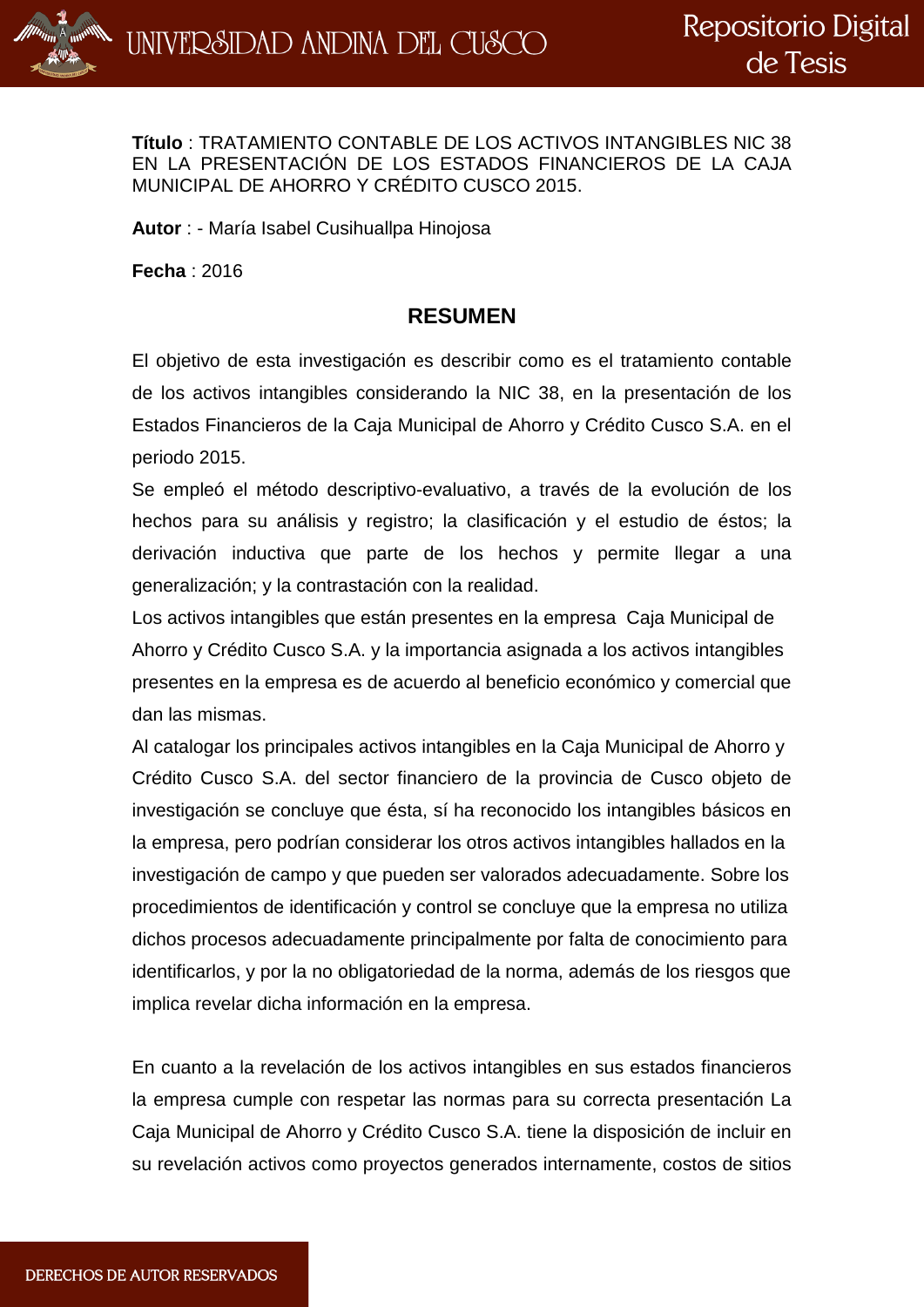



web y el capital intelectual que harán que la empresa tenga un mayor valor en el mercado, su crecimiento y mejorar las ventajas competitivas.

Finalmente se da recomendaciones a la empresa para que tengan un tratamiento adecuado a sus activos intangibles como cursos de actualización y/o especialización, tener en cuenta la NIC 38 en sus procesos e impulsar el interés de sus funcionarios en el conocimiento de activos intangibles.